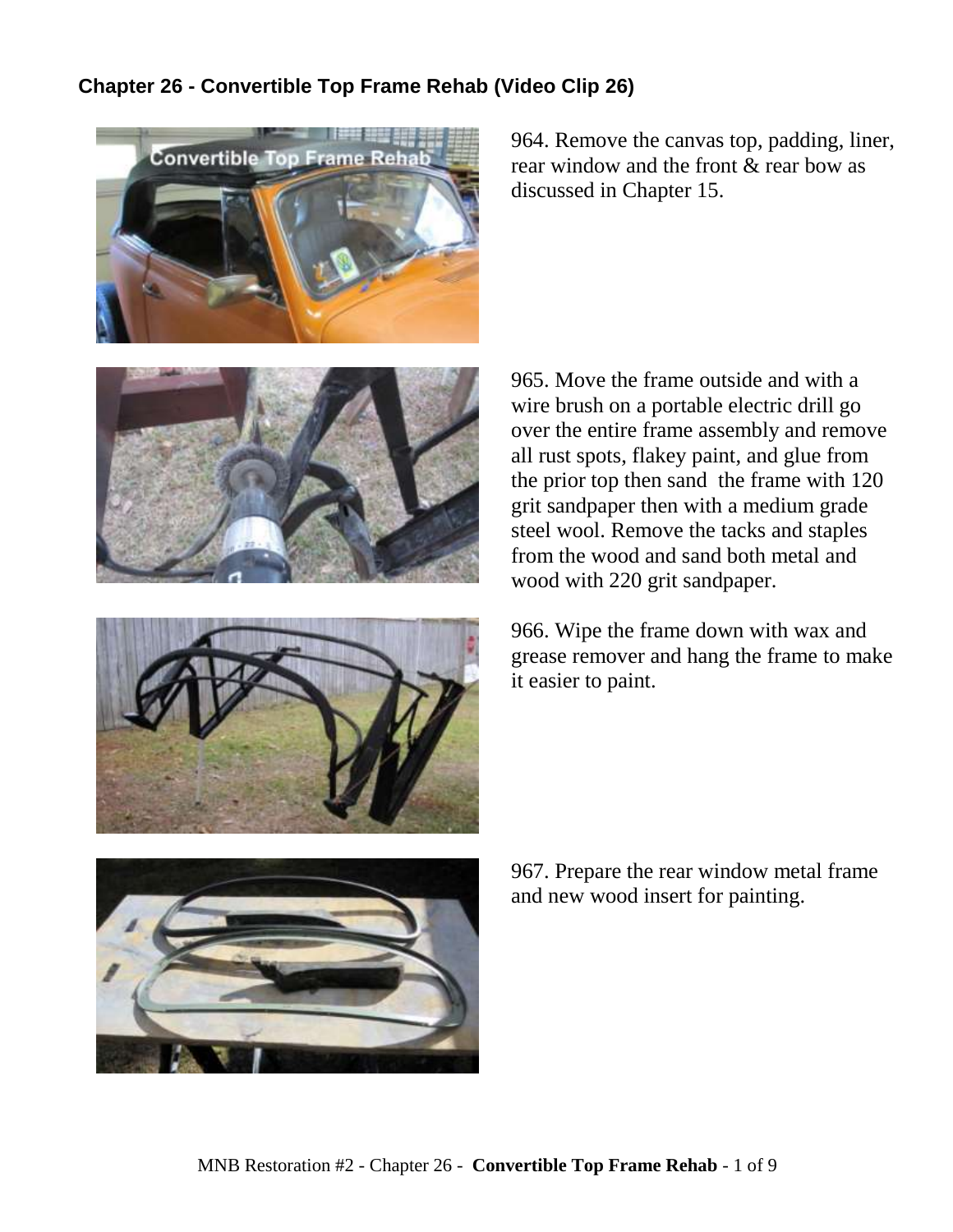





969. Prepare the bumper brackets for painting. This will also be painted gloss black.

*(This Section - 8 Hours)*

970. Vic painting the top frame, gloss black.



971. Vic, painting the windshield wiper frame.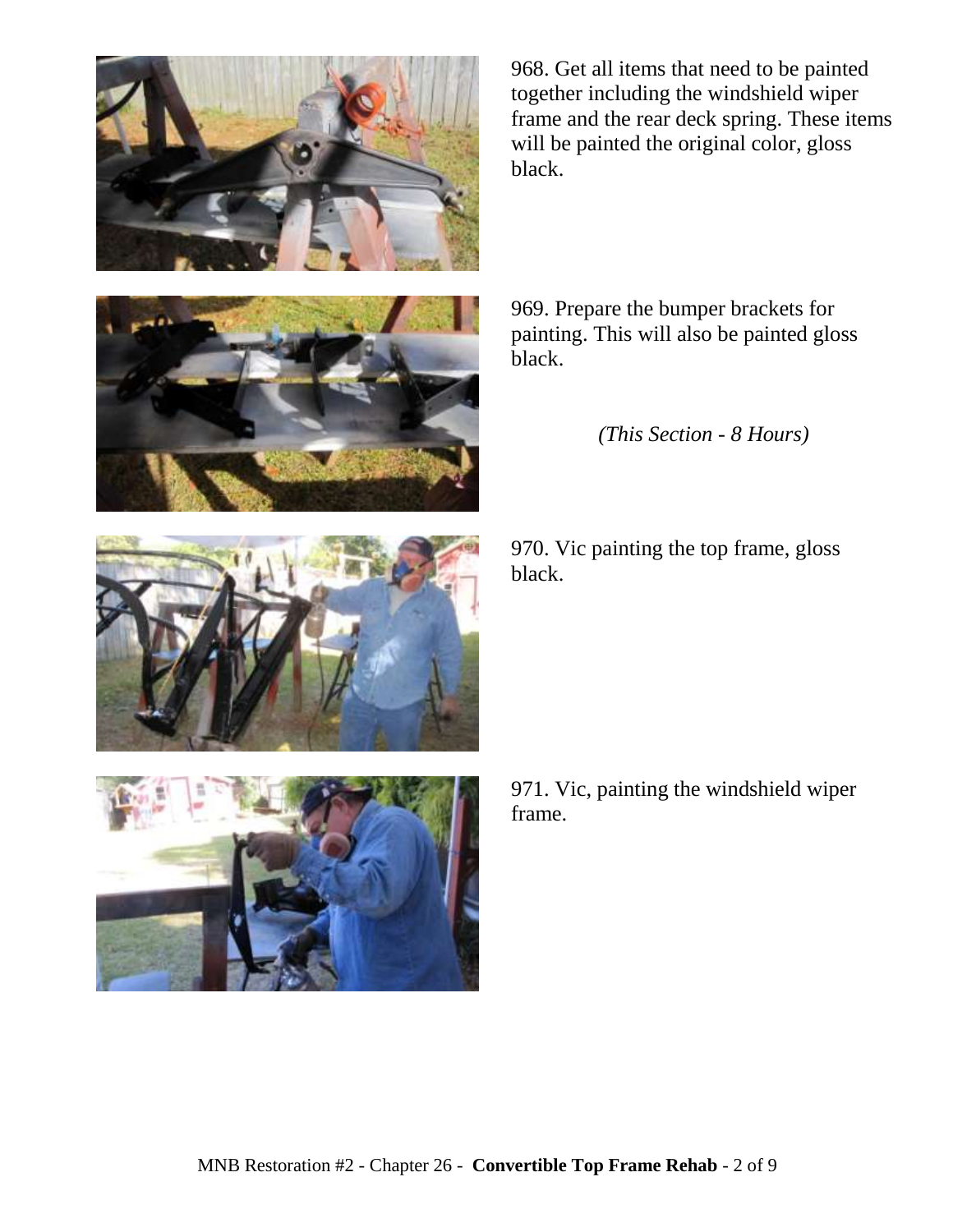

972. The top frame painting complete.

973. The rear window metal frame and wood insert painting completed.

974. The new rear body bow also painted black.

975. While painting items black, go ahead and paint other items that will be black, such as drain pan for the deck lid.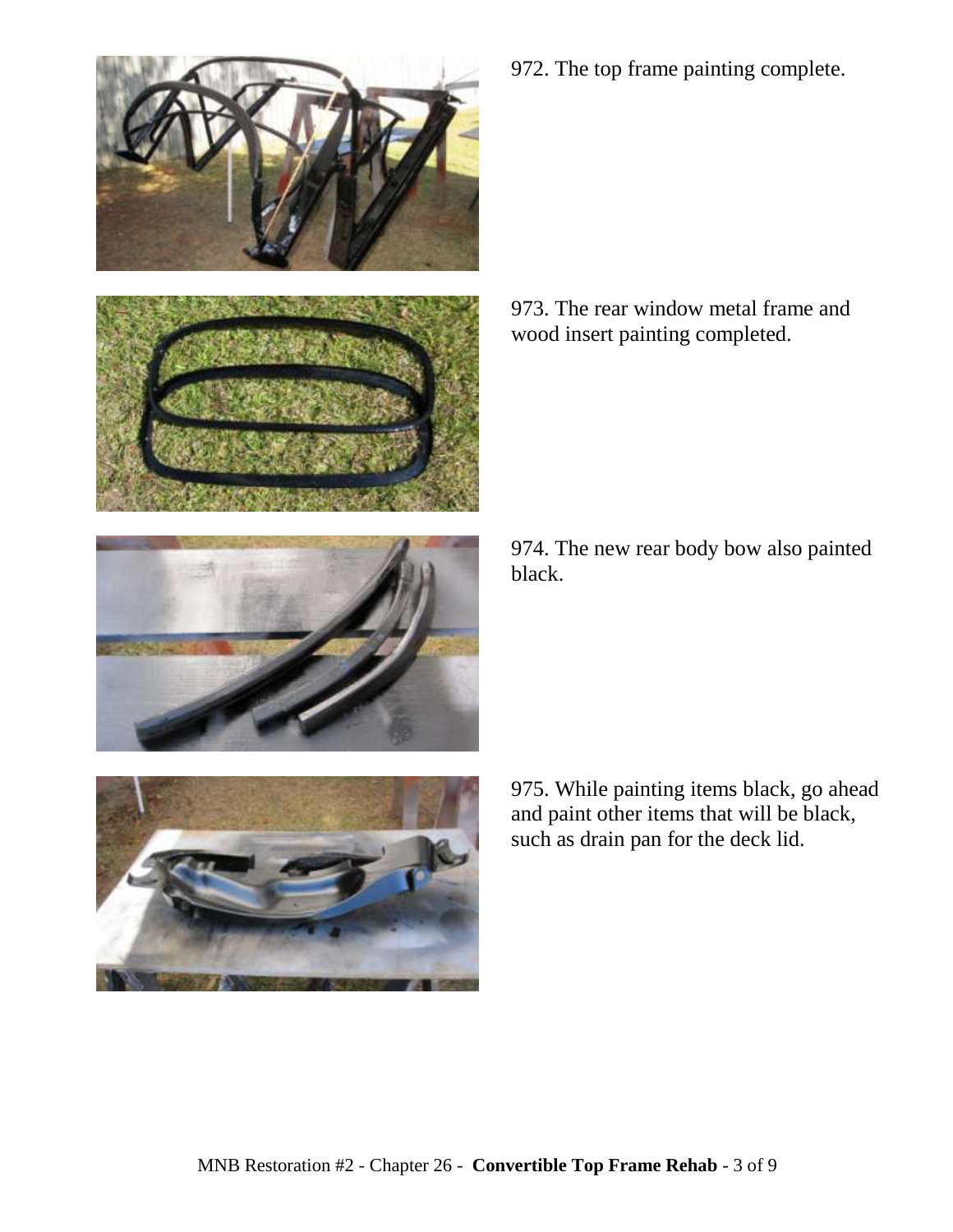



976. The bumper brackets also painted black.

*(This Section - 2 Hours)*

977. Paint the top catch silver and when dry reinstall the catch and rubber bumper on the frame.

978. Test fit the bow on the window frame.



979. Mark the pin locations on the wood bow.

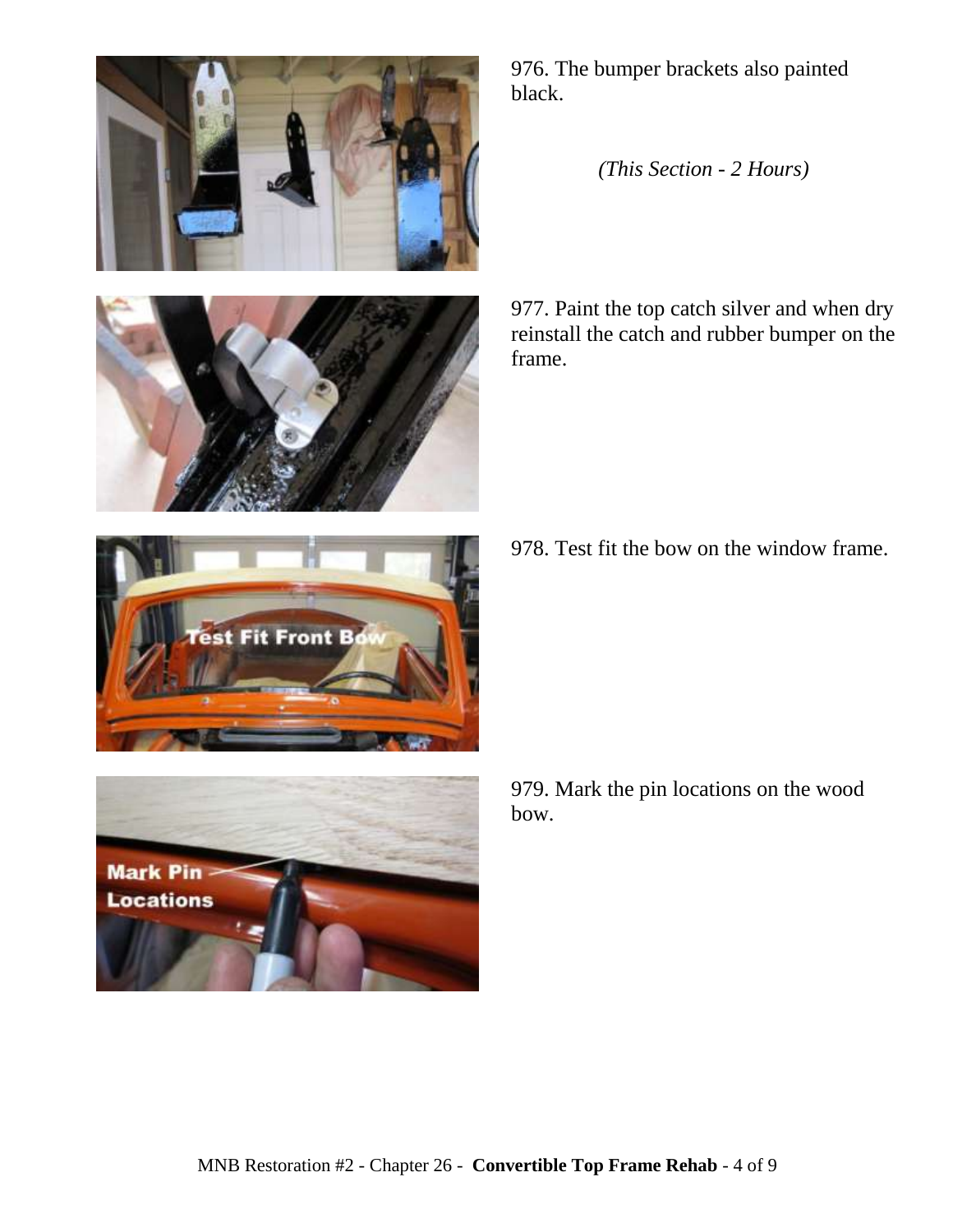



983. Sand the bow with 220 grit sandpaper then make a test fit again and mark the locations that need trimming. Trim with a saw blade on a portable hand grinder after a final fit.

*This Section - 2 Hours*

981. Paint the new oak bow with Cabot sanding sealer.

980. A view of the new wood bow as purchased from M & T Manufacturing and the bow I made in 1984 from treated lumber. Mine worked fairly well, but I decided to go with a new one this time. The new one is slightly smaller.

982. Paint two coats of sanding sealer waiting overnight for the second coat. Sand each coat lightly with 120 grit sandpaper.



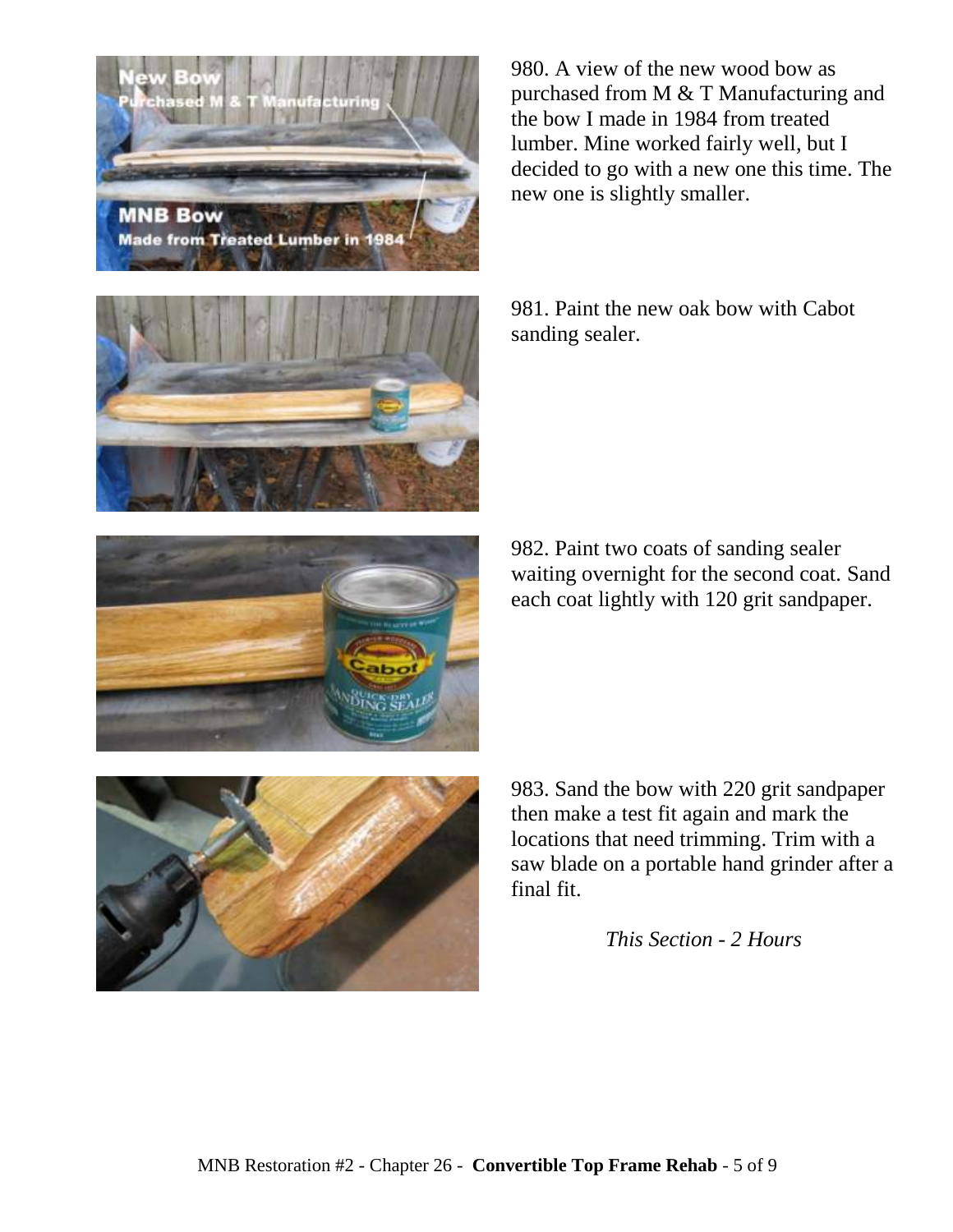

984. Place the frame on the body and make sure it is sitting square in order to correctly set the bow.



985. Place the 3 bolts, M8 x 1.25 x 25mm long, on each side of the frame to the body, but do not tighten. Then go ahead and secure the 3 stainless steel wood bolts #10 x 1-1/2" long to the wood quarter facing as shown.



986. Use a 10mm socket for the side bolt to install the front bow latch.

*Note: Later I changed out these bolts back to the original pan head type.*



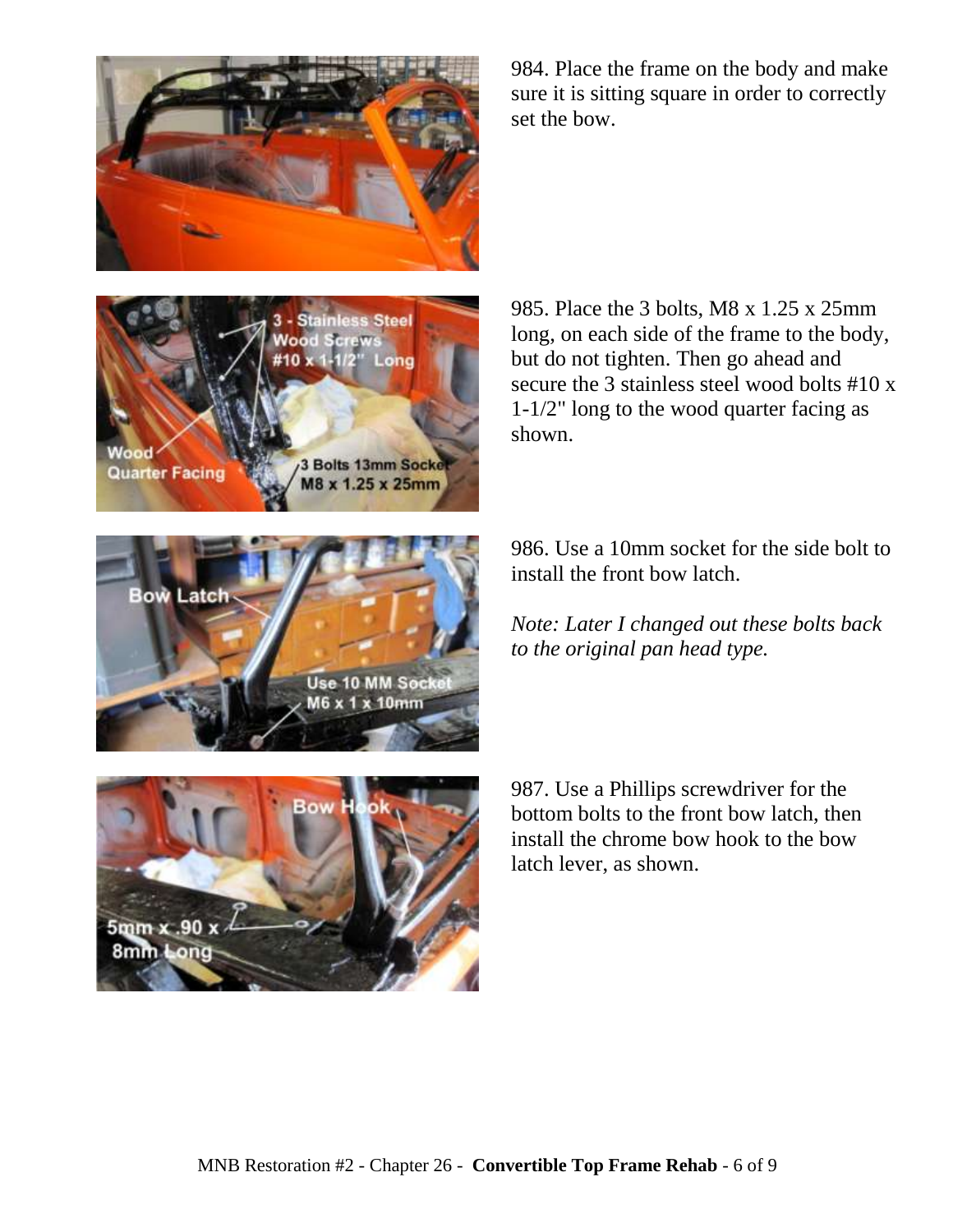

989. Oil all of the moving joints or connections on the frame.

990. Drill an attachment hole for the front bow through the existing holes in the metal frame.

991. The new bow was not as high as the previous, so Vic, used a straight edge to mark the trimming location on each side of the front frame.

*Note: The top is folded back.*





**Drill Holes in Wood Bow** 

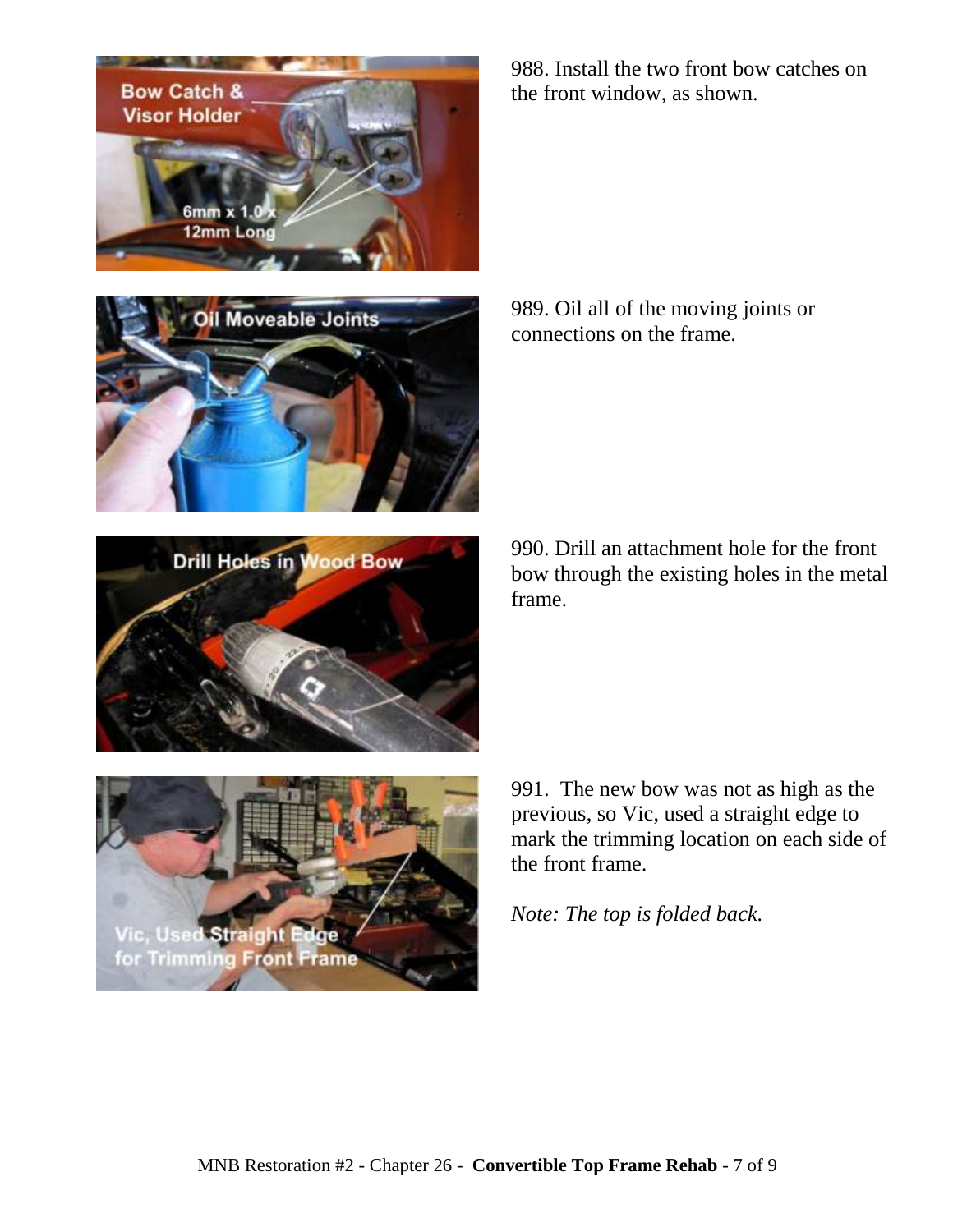





**Cut Bolts off** fter tighten **Stainless Steel Wood Screv**  $(3/4"$  Los

992. Vic, trimming the top of the frame, slightly, with an angle grinder.

993. A final check of the bow for fit, again, prior to installation.

994. Attached the bow to the frame with two stainless steel bolts  $\#10 \times 24 \times 2 - 1/2$  " long. Countersink the bow for the bolts head.

995. From the back side attache 3 additional stainless steel wood screws #10 x 3/4" long. After all is tight and you are satisfied with connection & fit, cut off the excess bolts length as shown.